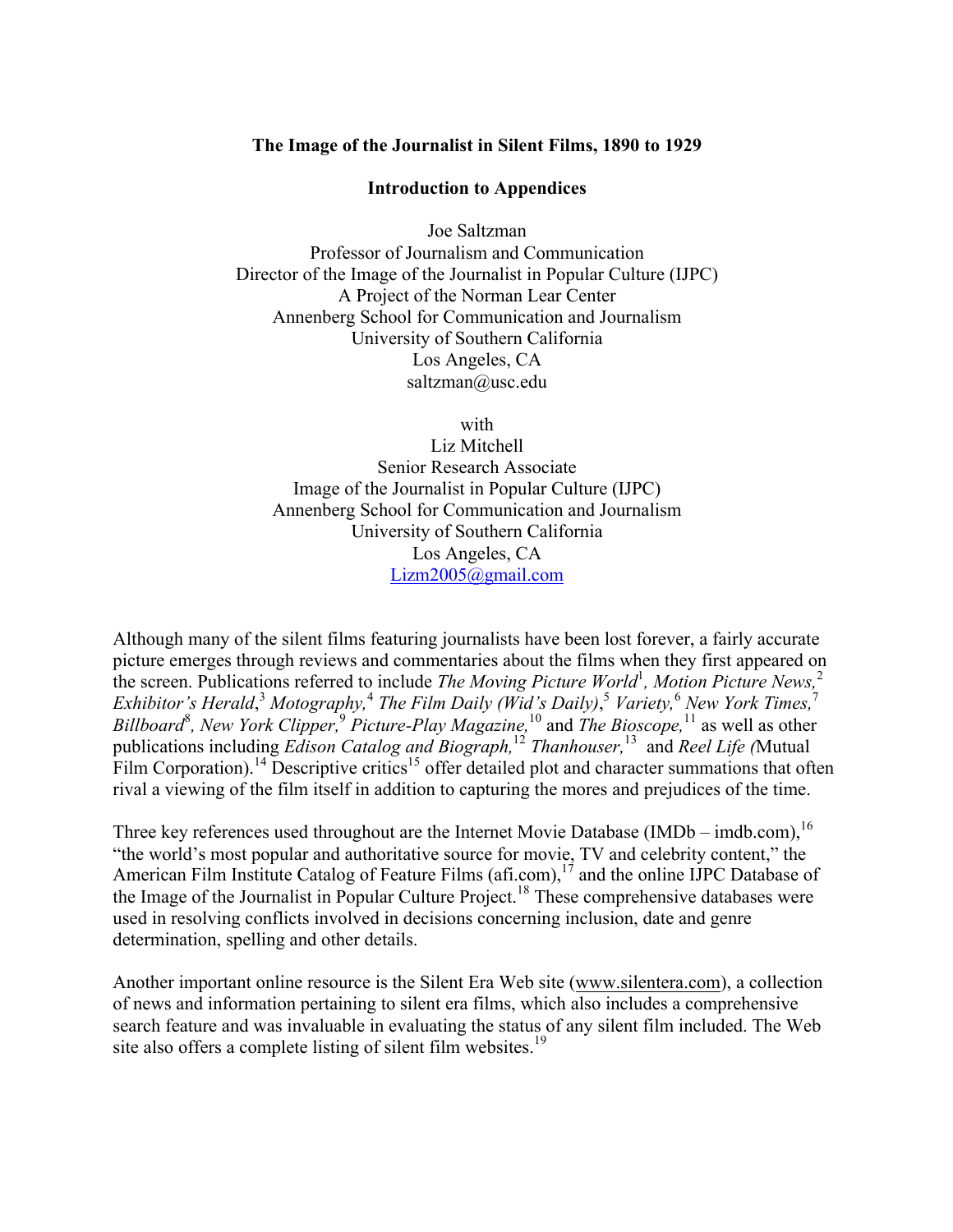Journalism film historian Richard R. Ness, in his book, *From Headline Hunter to Superman*: *A Journalism Filmography*,<sup>20</sup> offers a definitive account of films featuring journalists from 1890 to 1929. His commentaries and capsule reviews were referred to throughout this project.

Whenever possible, the silent films were viewed and annotated. But many silent films are either lost or their whereabouts unknown, and some prints only exist in various museums around the world. We have noted whether a film has been viewed or not by listing the film's status and whether it was "Unavailable for Viewing," "Not Viewed" or "Viewed."

The size and quality of the entries were dependent on the various sources involved. That is the reason some films are given a paragraph and some films are given several pages. The importance of a specific film on the image of the journalist in popular culture does not always coincide with the amount of space given that film. It all depended on the availability and quality of the secondary source involved (periodicals covering the silent film era). An individual periodical might change over a period of time covering the films in less detail and even ignoring some films because of lack of space. We printed the best descriptions of the film available emphasizing the journalism in that film, or filling in important plot details necessary to understand in evaluating the final product for encoding purposes. If a film is located and screened, then more details are included under "video notes."

Each film is categorized by decade, genre, gender, ethnicity, media category, job title, and description (evaluation of the image presented by each journalist or group of journalists on a subjective scale from very positive and positive to negative and very negative, to transformative positive and transformative negative to neutral). For reference, a complete copy of the legend is printed at the bottom of each appendix.

When a film features more than one journalist character, multiple instances of gender, ethnicity, job title, and description were recorded. These results were checked and re-checked until accuracy and consensus were confirmed.

One of the key problems in doing a fair evaluation is that an audience may view a journalist positively even if that journalist acts in unethical and unprofessional ways. This can occur because of a variety of factors: an attractive actor in the role, a character the audience wants to succeed no matter what he/she does, or a situation where the end (true love) outweighs the means (negative behavior on the part of the journalist). We have tried to evaluate the images as they might be conceived by the audiences of the period using the standards of the time, not the standards of today. While we might abhor a journalist who steals, lies, deceives, ignores basic rules of journalism and label his/her actions negative, the audiences of the period often considered such journalists heroes and judged them as a positive image. Obviously some of these decisions are debatable even after hours of debate. This is a subjective category and we worked hard to reach consensus, but it is still a subjective description. However, any researcher can go through each appendix, check each film's encoding, read the comprehensive reviews and determine whether the description should be revised.

We divided characters identified as journalists into major and minor categories. A major character influences the outcome of the story or event. He or she is usually a leading character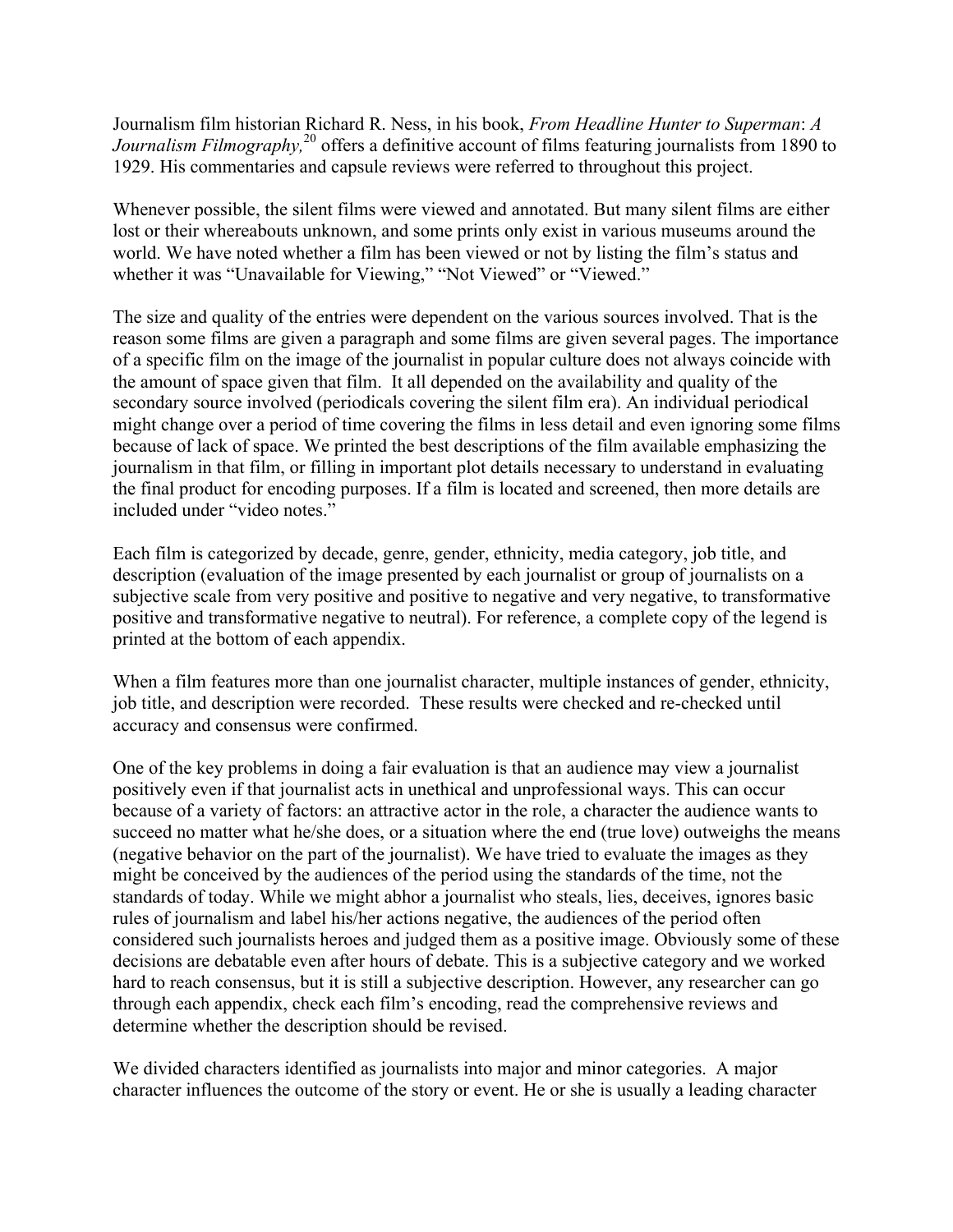played by a major actor of the time. A minor character does not play a significant role in the development of the film. He or she is usually a part of a larger group – i.e. journalists in a news conference or roaming around in packs, or those journalists who function as a part of the editorial or technical staff. Films with unnamed characters or characters who appeared briefly and then disappeared are included in the minor category

We decided to include films in which a newspaper story played a significant plot point. Examples include articles or pieces that expose scandals and wrong-doing, provide erroneous information (such as a fake death), alert principals about some important news or events that cause the characters to take important actions. Journalists in films with such articles were identified as "Unidentified News Staff."

We also made a decision to include scanned copies of the original reviews in the eleven appendices whenever possible. We felt this would make it easier for future researchers who would not have to search through original periodicals as we did. When an original review was barely readable, we would retype it for easier reading. Also, summaries of the journalists/journalism in the film were also typed up.

Finally, in many of the periodicals covering the silent film industry, there are occasional articles we believe would be of interest to this audience. We've added some at the end of each appendix.

# **Legend for Encoding**

A total of 1,948 films were reviewed for this study, but 1,937 were included in the final analysis because several of those films did not have a journalist although reference books indicated a key character was a journalist. Further research and viewing of the films showed that either the journalist did not appear in several chapters of a serial<sup>21</sup> or a newsboy turned out to be a bootblack.<sup>22</sup> They have been included in the appendices, but not in the analysis of the material, in which each character and event were identified and annotated and all of the table information encoded and put into the 11 appendices.

# **Types**

- A Art
- C Cartoon (Animation)
- CB Comic Books
- CC Commercials
- CS Comic Strips
- D Non-Fiction Print and Internet, Miscellaneous (Documentary-News-Sports)
- DF Non-Fiction Non-English Speaking (Documentary-News-Sports)
- DM Non-Fiction Films (Documentary-News-Sports)
- DR Non-Fiction Radio (Documentary-News-Sports)
- DT Non-Fiction Television (Documentary-News-Sports)
- ER Early References
- G Games (Video, Board and Card Games)
- H Humor (Jokes, Cartoons, Humor)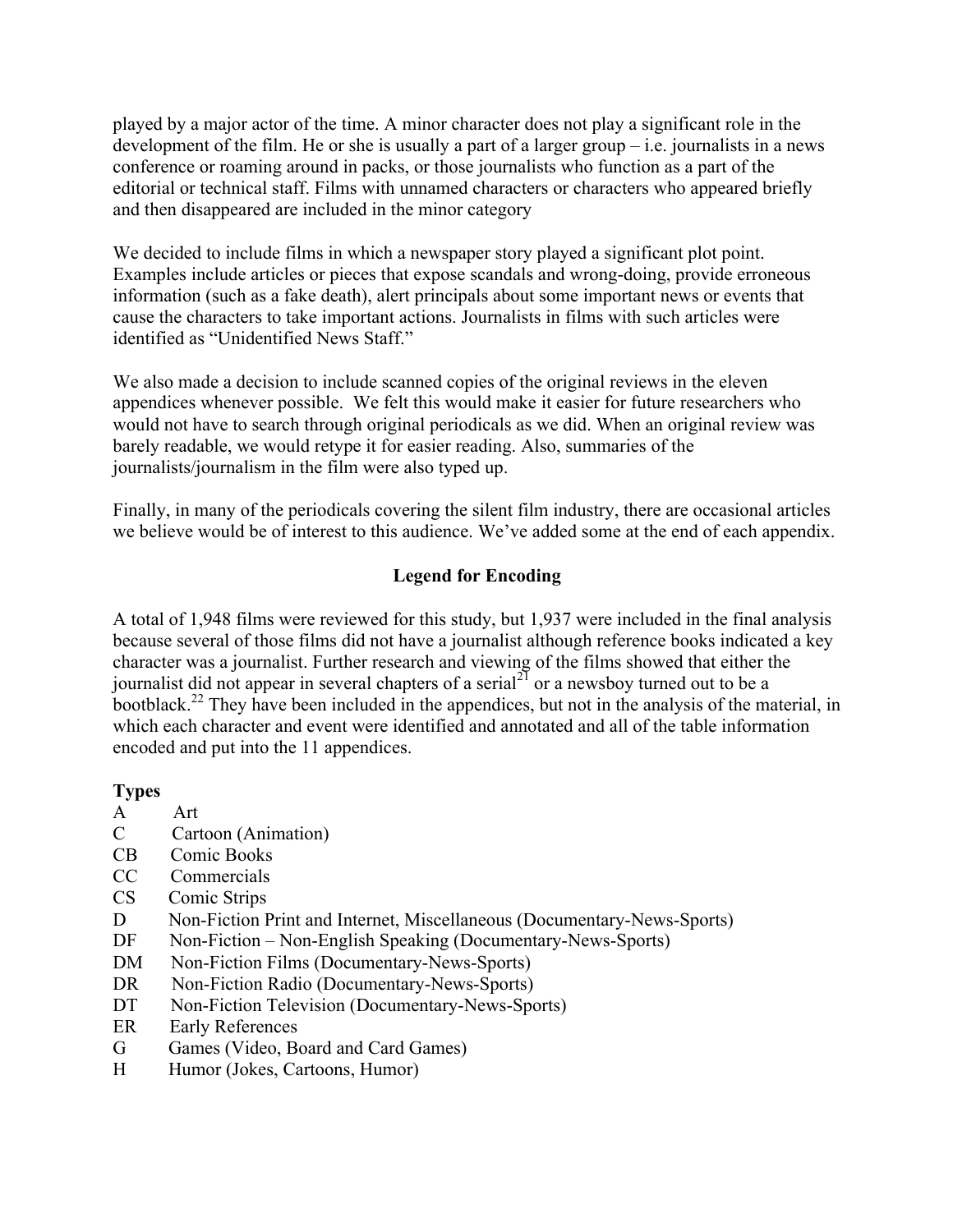- M Movies (the second largest grouping)
- MF Movies Non-English Speaking
- MS Movie Scripts
- MT Movies Made for Television and Miniseries including serials
- MTF Movies Made for Television and Miniseries including serials Non-English Speaking
- MUS Music (Songs)
- N Novels
- NJ Novels Juvenile
- NM Novels Mystery
- NR Novels Romance
- NS Novels Sports
- NSF Novels Science Fiction
- NW Novels Western
- P Plays Dramas
- PO Poetry
- R Radio
- RS Radio Soap Operas
- SM Short Stories Mystery
- SS Short Stories General
- SSF Short Stories Science Fiction
- SW Short Stories Western
- T Television (the largest grouping)
- TF Television Non-English Speaking
- TS Television Soap Operas
- W Internet-Web Sites-Podcasts

Genres<sup>23</sup>

Action-Adventure Animation Drama Comedy Crime-Mystery-Thriller Romance Satire-Parody Science Fiction-Horror Serial Sport True Story-Biography-Documentary War Western.

#### **Ethnicity-Race**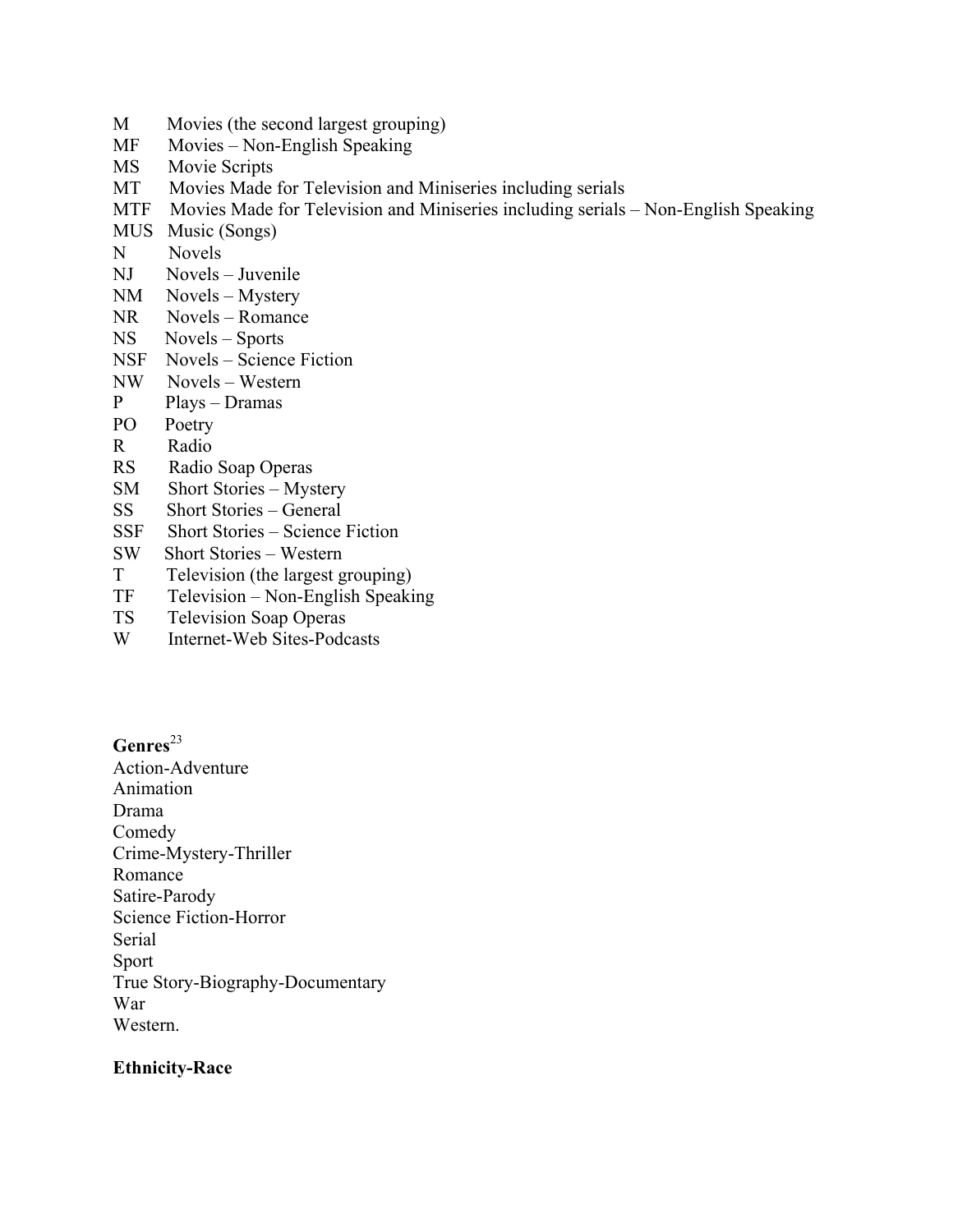**White –** a person having origins in any of the original peoples of Europe, the Middle east or North Africa.

**Black or African-American** – a person having origins in any of the Black racial groups of Africa.

**Hispanic or Latino** *–* a person who classifies him/herself as Mexican, Mexican-Aerican, Chicano, Puerto Rican, Cuban or anyone who indicates that they are "another hispanic, Latino or Spanish origin.

**American Indian or Alaska Native –** a person having origins in any of the original peoples of North and South America (including Central America) and who maintains tribal affiliation or community attachment.

**Asian**―a person having origins in any of the original peoples of the Far East, Southeast Asia, or the Indian subcontinent including Japanese, Chinese, Korean, Vietnamese, Cambodian, and residents of Hong Kong, Malaysia, Pakistan, the Philippine Islands and Thailand.

**Native Hawaiian or Other Pacific Islander –** a person having origins in any of the original peoples of Hawaii, Guam, Samoa or other Pacific Islands.

**Unspecified** – Mostly groups of journalists who are not easily identified by ethnicity. Also includes journalists who do not fit into ethnic categories, or were not identified as major or minor characters such as Asians, American Indian, and Indian people.

## **Media-Category**

Internet-Podcast Newspaper Newsreel Magazine Radio Television Undefined (includes any media category that is undefined in the film)

## **Job Titles**

There are 18 specific job titles. Here are the definitions. Note: these definitions are used for all of the IJPC studies so there will be job titles that weren't created until long after the silent film era was over. They are included for consistency of definition.

**Anchor, Commentator**: a person who presents news on television, radio, the Internet or other media, a news presenter also known as newsreader, newscaster, anchorman or anchorwoman, news anchor or simply anchor. This category also includes Commentator – a person who adds analysis and occasionally opinion to his or her news reports for any media, usually radio or television. Also can be a Radio Announcer.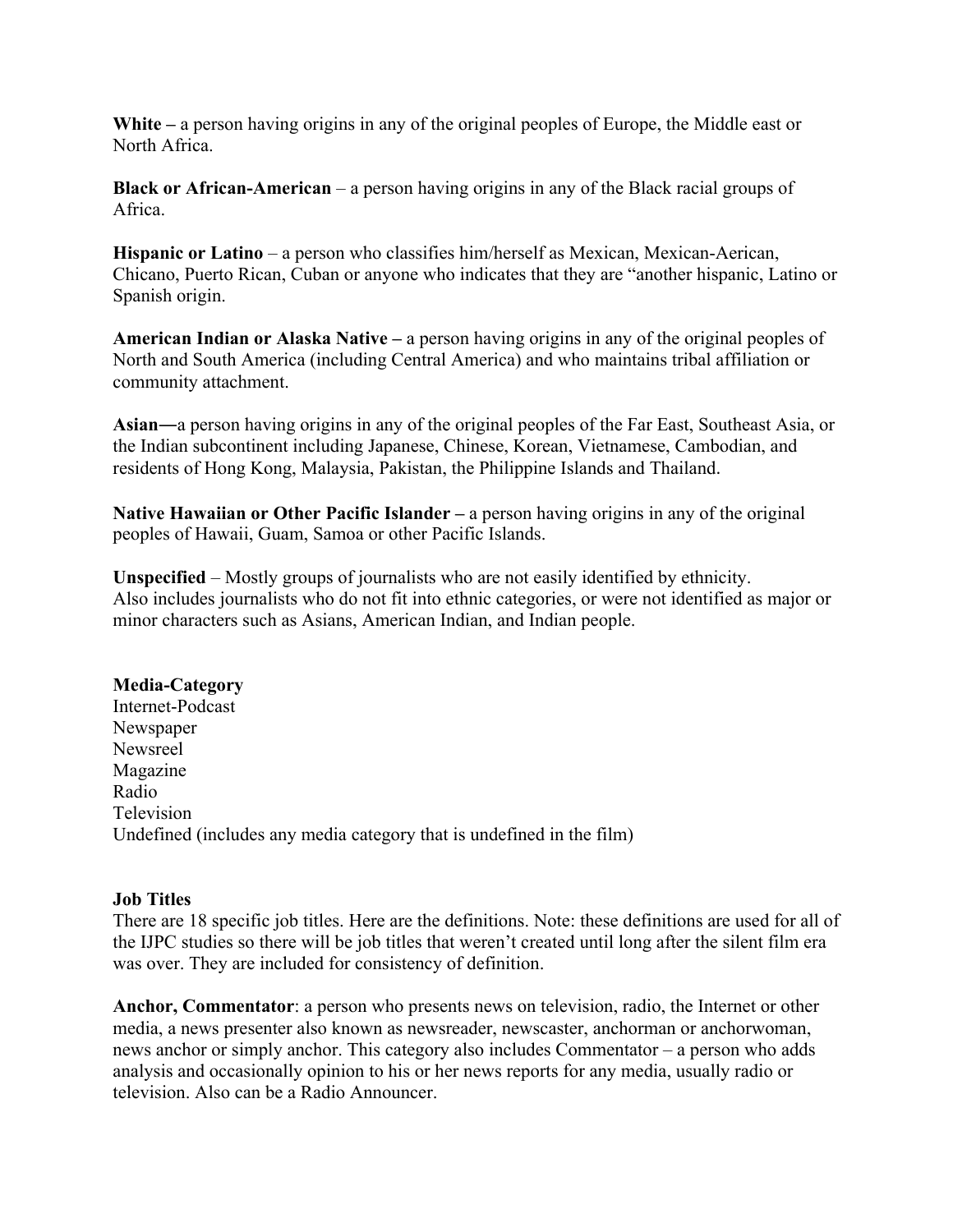**Columnist, Blogger**: a person who writes a regular column or opinion piece for a newspaper, magazine, pamphlet, Internet site or any other medium.

**Critic**: a professional judge of art, music, literature, who judges something specializing especially professionally in the evaluation and appreciation of literary or artistic works such as a film critic or a dance critic. Forms and expresses judgments of the merits, faults, value or truth of a matter.

**Cub Reporter:** a person who is young and inexperienced and works in all media. An aspiring reporter who ends up in the job, a novice reporter, a trainee. Knows little about journalism. First job in journalism

**Editor, Producer**: a person who assigns stories and edits copy for a newspaper, magazine, Internet or other medium. Usually referred to as a city editor, managing editor or editor-in-chief. This category also includes Producer and Executive Producer – a person who controls various aspects of a news program for television, radio, the Internet and other media. He or she takes all the elements of a newscast (video, graphics, audio) and integrates them into a cohesive show. Title includes the producer of a specific news program, a field producer who is in charge of field production of individual news stories, a producer in charge of news programs. In many silent films, the publisher and editor are indistinguishable*.* If the journalist is primarily working as an editor -- gathering the news, writing the stories, headlines and editorials, being the person responsible for the production and distribution of the newspaper -- we use that job title (editor). If the journalist does little as an editor, but acts mostly as the owner making publishing decisions, we use that job title (publisher).

**Illustrator, Cartoonist**: a person who provides decorative images to illustrate a story in a newspaper, magazine or other media. A commercial artist-journalist. A cartoonist creates drawings that depict a humorous situation often accompanied by a caption. Drawings representing current public figures or issues symbolically and often satirically as in a political cartoon. A caricaturist: drawing humorous or satirical cartoons.

**News Executive**: a person at a broadcast station or network or other media who is in charge of the news department. Executive in charge of news. A management position. Newsreel supervisor.

**News Employee**: a person who works in any media with a non-descript job such as editorial assistant and other newsroom employees, printer and other workers in composition, telegraph operators, copy boy or girl, office boy or girl, newsboy or girl, web developer, graphic designer, audio and video technician, multimedia artist, digital media expert. Also includes Printer's Devil, typically a young boy who is an apprentice in a printing establishment who performed a number of tasks, such as mixing tubs of ink and fetching type.

**Photojournalist and Newsreel Shooter**: a person who creates still or moving images in order to tell a news story. Titles include photographer, cameraman, shooter, stringer, paparazzi and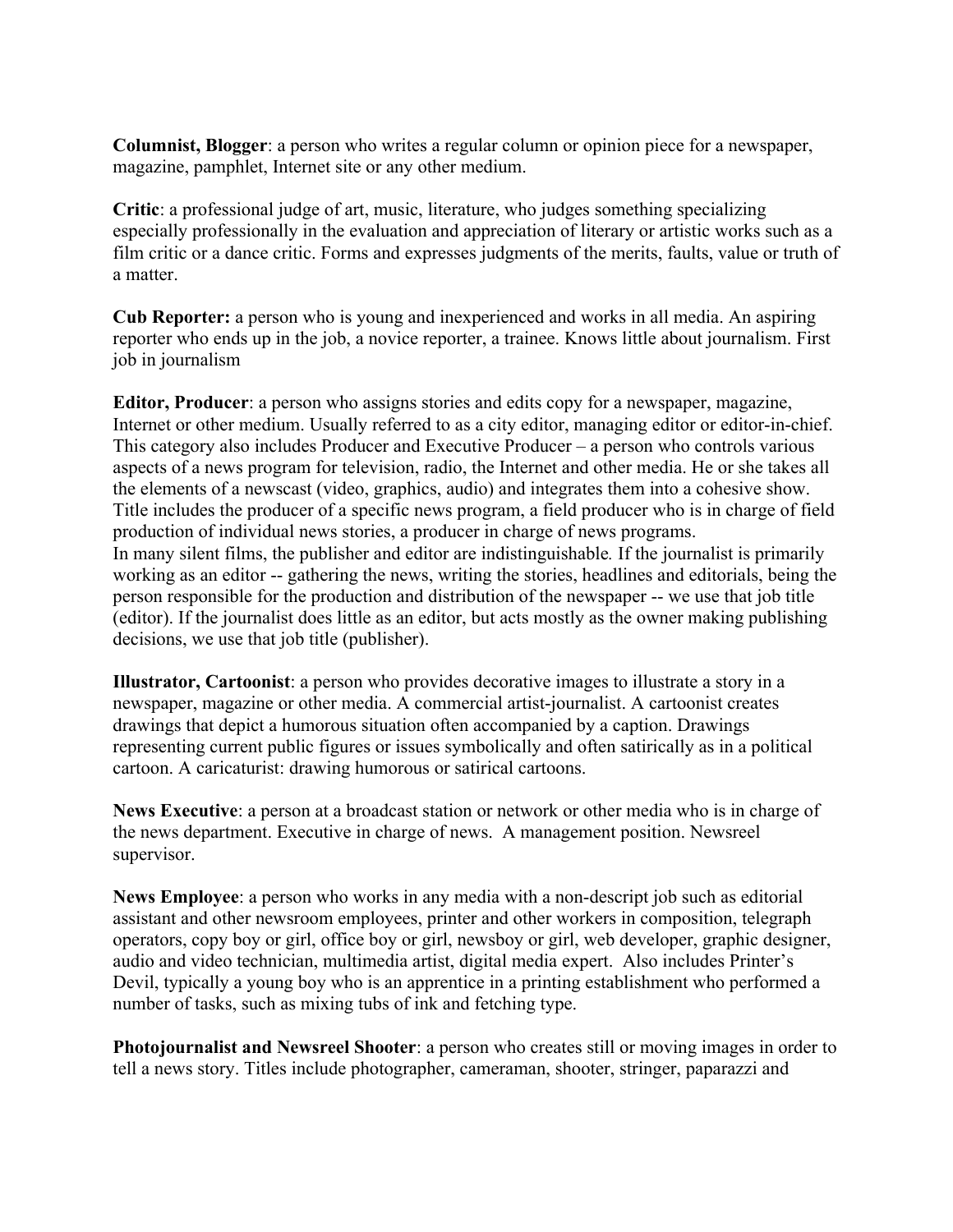anyone else using a photographic device to make a photographic record of an event. Also includes newsreel cameramen and women.

**Publisher, Media Owner**: a person who is a successful entrepreneur or businessman who controls, through personal ownership or a dominant position, a mass media related company or enterprise. Referred to as a media proprietor, media mogul, media baron. A publisher usually specifically refers to someone who owns a newspaper or a collection of newspapers.

**Reporter, Correspondent**: a person who reports news or conducts interviews for newspapers, magazines, television, radio, Internet or any other organization that disseminates news and opinion. Referred to as a journalist, a newspaperman or woman, newsman or woman, a writer, a sob sister, a magazine writer. A freelance writer for any multimedia.

**Real-Life Journalist:** a person who exists in real life. Uses real name and real occupation in a fictional film or TV program. He is not played by an actor.

**Sports Journalist:** a person who writes, reports or edits sports news and features for any media. Includes writers, reporters, editors, columnists, commentators, hosts, online specialists.

**War Correspondent, Foreign Correspondent:** a correspondent is a person who contributes reports to a variety of news media from a distant, often remote, location, often covering a conflict of some sort.

**Press Conference Journalists**: a person who attends a news conference or press conference in which newsmakers invite journalists to hear them speak and, most often, ask questions.

**Pack Journalists**: a person who joins other reporters chasing after stories. They often travel in packs, usually armed with television cameras and microphones. They cover fast-breaking news by crowding, yelling, shouting, bullying and forcing their way into breaking news events. They often show up with their lights, cameras, microphones and digital recorders as they shout out questions to the usually reluctant newsmaker in question. Pack Journalism is also defined as journalism practiced by reporters in a group usually marked by uniformity of news coverage and lack of original thought or initiative. A pack of journalists can also be a group of reporters, photojournalists, war correspondents, freelance writers, even newsboys following a story or a specific activity.

**Miscellaneous:** Individual journalists unidentified in the film or TV program as to job description. Usually in the background functioning as editorial and technical staff.

**Unidentified News Staff** – Use of the news media – newspapers, magazines, radio, television, Internet, multimedia – by some unidentified news personnel or by some monolithic news organization as a significant plot point. Examples include articles or pieces that expose scandals and wrong-doing, provide erroneous information (such as a fake death), alert principals about some important news or events.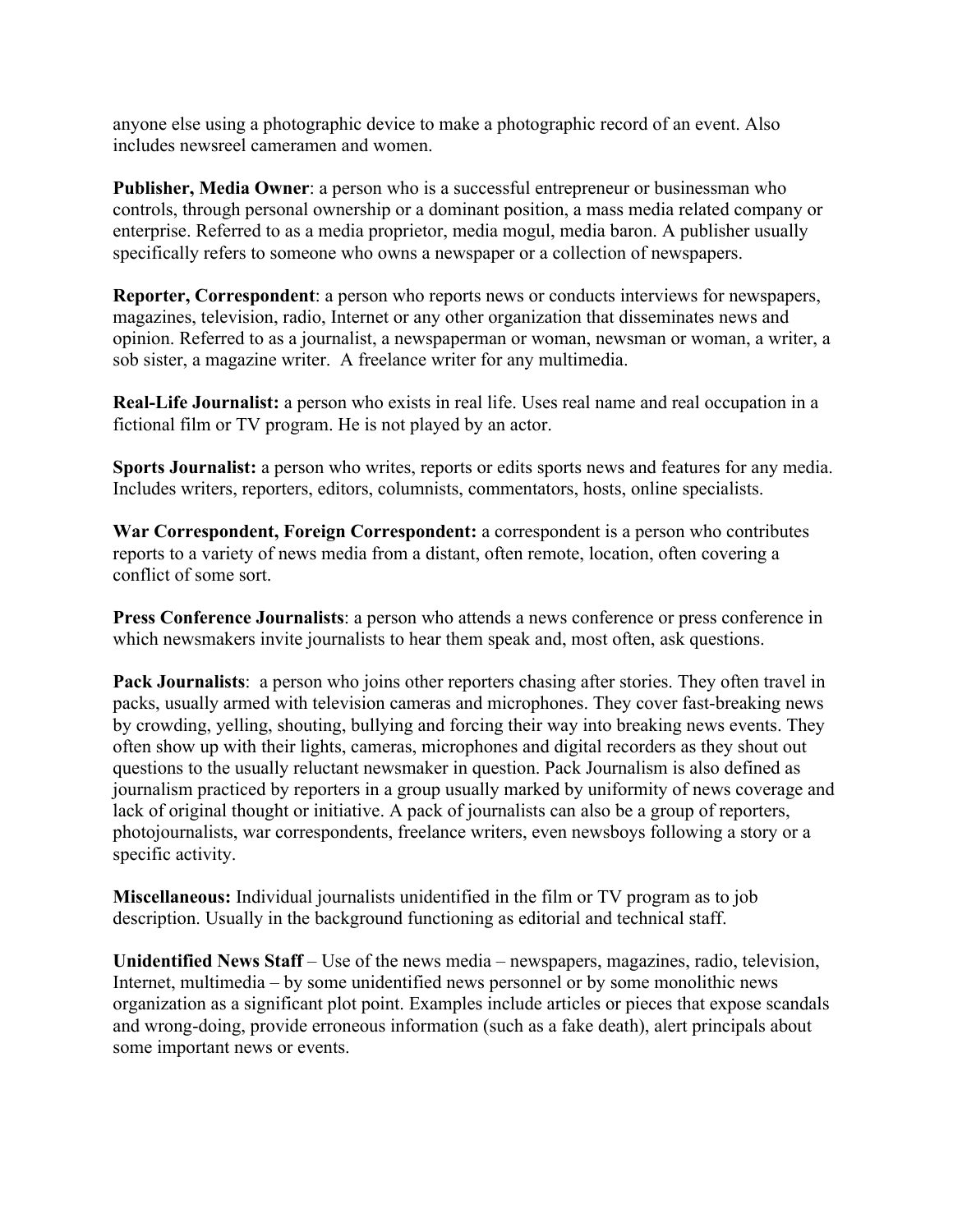## **Descriptions**

**Major Character (Major)** – a major character influences the outcome of the story or event. He or she is usually a leading character played by a major actor of the time. **Minor Character (Minor)** – a minor character does not play a significant role in the development of the film or TV program. He or she is usually a part of a larger group  $-i.e.$ journalists in a news conference or roaming around in packs, or those journalists who function as a part of the editorial or technical staff.

**Very Positive**: This is the journalist as a heroic character. This is the journalist who does the right thing, who fights everyone and anything to get the facts out to the public. He or she often exposes corruption, solves a murder, catches a thief or saves an innocent. Everything he or she does is in the public interest. This is the kind of an image that makes the public believe that journalists are invaluable to any democracy. Journalists in a film would be evaluated as Very Positive (VP) if they have the following characteristics:

\*Shows that the journalist is an unqualified hero – he or she does everything possible to get a story out to the public resulting in making the world a better place to live.

\*Shows the public that journalism is an important profession that holds the public interest above all else, that without journalists representing the public interest, corporations, government and individuals would do terrible things. It makes the viewer feel that journalists are essential to making democracy work, to giving the public the kind of information it needs to make informative decisions in a democracy.

\*Presents an unvarnished image of the journalist as a heroic, important member of society.

**Positive:** These journalists will do anything to get a story that they believe is vital to the public interest, to the public welfare. They try to do their job without hurting anyone, basically people trying to do the right thing, but often frustrated by the system. They may be flawed, they may make mistakes, they may drink too much or quit their jobs in disgust, but they always seem to end up by doing the right thing by the end of the story.

\*Shows the journalist often doing wrong things in pursuing stories that are in the public interest. The good the journalist does, however, outweighs the bad.

\*Shows the public that even when journalists are offensive, their jobs are important in making a democracy work.

\*Presents an overall impression that the journalist is more of a hero than a villain.

**Transformative Positive:** a journalist who conveys a negative image throughout the film constantly doing negative things (unethical behavior, drinking heavily, stealing, wearing disguises, committing crimes to get a story), but who in the end serves the public interest and transforms into a positive image.

**Transformative Negative:** a journalist who conveys a positive image throughout the film, but ends up not serving the public interest and using the news media for personal, economic or political gain.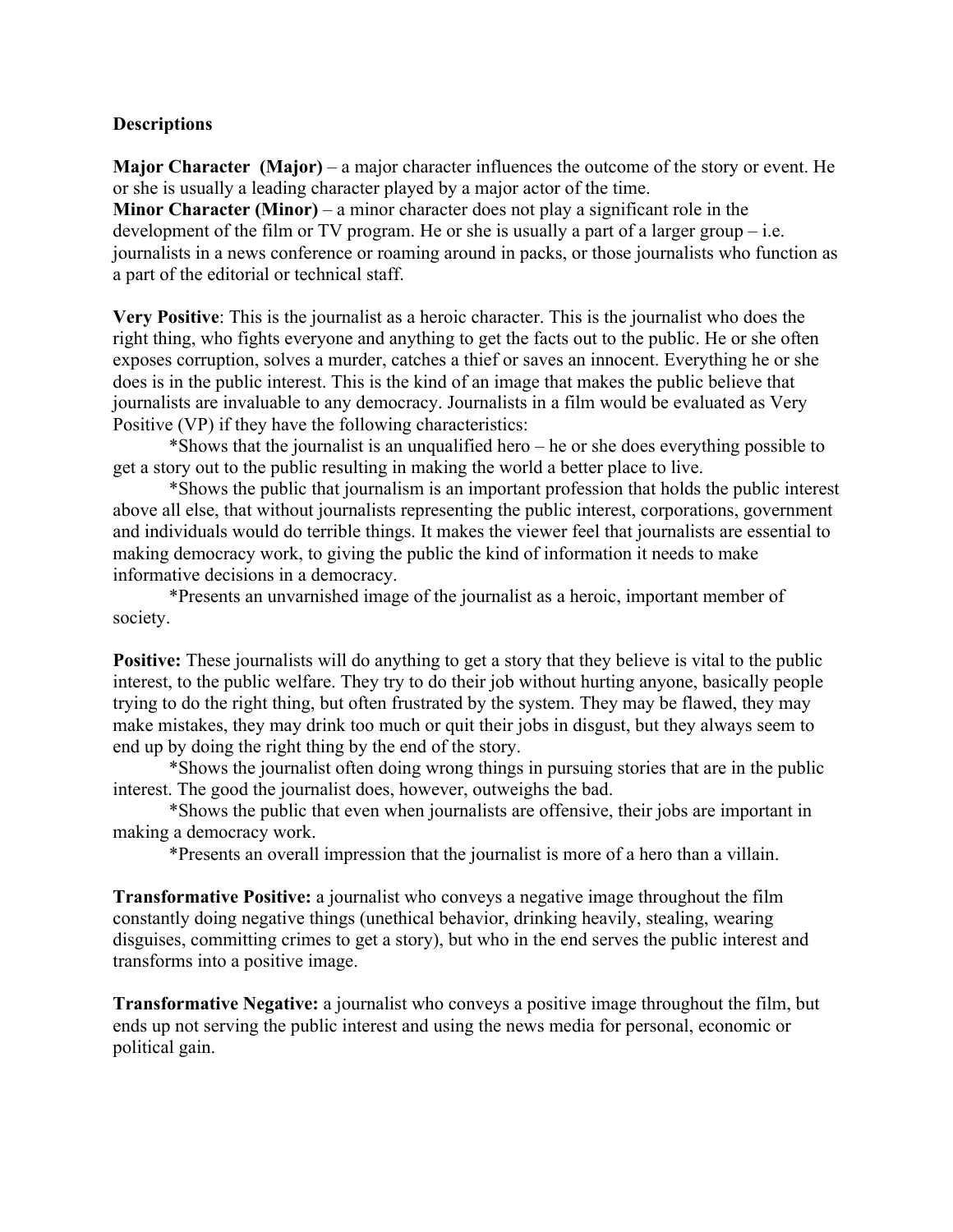**Negative**: These journalists are villains because they use the precious commodity of public confidence in the press for their own selfish ends. They use the power of the media for his or her own personal, political, or financial gain. They care less about the public interest than their own interests. They are interested in making more money, gaining power, doing anything to get what they want.

\*Show that the journalist ignores the public interest in favor of personal, economic or financial gain, thus losing the public's respect.

\*Shows the public that journalism is – more often than not – a profession that is more concerned with personal gain than serving the public interest. It makes the public suspicious of journalists and creates a bad impression of what journalism is all about.

\*Presents an overall impression that the journalist is more of a villain than a hero.

**Very Negative**: These journalists often engage in unethical and often unlawful activities getting what they want at all costs, even committing murder or serious crimes. They are manipulative and cynical. Often, they are publishers who use their power to corrupt government or business, to take advantage of the public. They are cheaters who are only interested in what is good for them, no one else. They usually are involved with the tabloid or sensationalistic press and often make up the anonymous news media chasing after individuals without regard for their privacy or safety.

\*Show that the journalist is an unqualified villain who has no redeeming value, who has no concern for basic values, who will do anything to get what he or she wants regardless of the damage caused.

\*Shows the public that journalism is a profession filled with arrogant, morally bankrupt individuals who only care about themselves and not about the public or an individual. These journalists ignore the public interest completely.

\*Presents an unvarnished image of the journalist as a villain who engages in unethical and often unlawful activities including crime and murder.

**Neutral:** These journalists usually make up the anonymous members of the press corps and usually can be seen at press conferences taking notes or reacting to what the person is saying. They are usually nondescript characters who are simply there as journalists doing their job without offending anyone. They are often in the background and figure slightly in the plot or action of the film or television program**.** They are not major characters.

 

<sup>&</sup>lt;sup>1</sup> Available on the Internet: Media History Digital Library: Online Access to the Histories of Cinema, Broadcasting and Sound offers a complete digital edition of the first 12 years of *Moving Picture World,* "the key motion picture trade publication that covered the film business during the transformation of the viewing experience from the nickelodeon to the movie palace." Scanned from the original color magazines, the MHDL's collection of *Moving Picture World* begins in 1907 and extends through June 1919, a collection of 70,000 pages, searchable and free. *Moving Picture World*, 1907-1926 is now available. http://mediahistoryproject.org/2012/08/06/the-completemoving-picture-world-1907-1919/.

<sup>2</sup> *Motion Picture News* (1913-1929), available from Media History Project.

<sup>&</sup>lt;sup>3</sup> *Exhibitor's Herald* (1917-1927, available from Media History Project.

<sup>4</sup> *Motography* (1911-1918), available from Media History Project.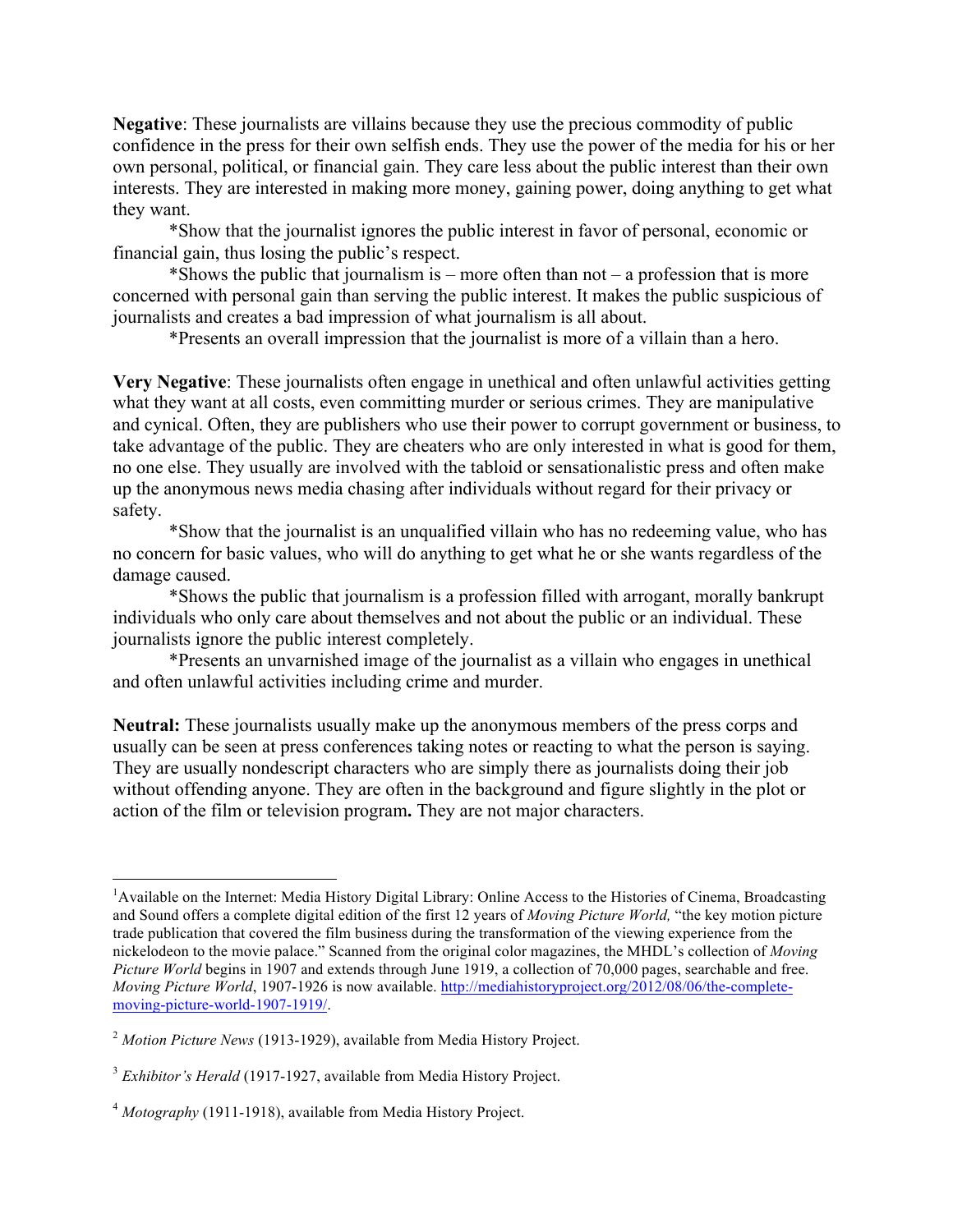<sup>5</sup> *Wid's Daily* (1918-1921), then became *Film Daily* (1922-1929), available from Media History Project.

<sup>6</sup> *Variety*, the best known and most important trade paper in the history of American entertainment, 1905-1929, available from the Library of Congress, most libraries and the Media History Digital Library online edition.

<u> Alexandro de la contrada de la contrada de la contrada de la contrada de la contrada de la contrada de la co</u>

<sup>7</sup>The New York Times Film Reviews, 1907-1929. Available online by titles. www.nytimes.com

<sup>8</sup> *Billboard (1894-1921),* available from the Media History Project.

<sup>9</sup> *New York Clipper* (1855-1923), available from Media History Project.

<sup>10</sup> *Picture-Play Magazine* (1915-1929), available from Media History Project.

<sup>11</sup> *The Bioscope*, listing of silent film journals online, http://thebioscope.net/2010/02/28/silent-film-journals-online/.

<sup>12</sup> *Edison Company and the Biograph Company* publicity fliers contain extensive information on individual film titles. Some of their motion picture catalogues are available at Rutgers, The Thomas Edition Papers (http://edison.rutgers.edu/index.htm). Also available in various editions of *The Moving Picture World,* 1907-1926.

<sup>13</sup> *Thanhouser Company Film Preservation, Inc.* Thanhouser Company was founded in 1909 and by 1917 had released more than 1,000 silent films. Internet site: http://www.thanhouser.org/index.html

<sup>14</sup> *Reel Life*, 1913-1915, available from Media History Project.

<sup>15</sup> Especially valuable were reviews and commentaries in *The Moving Picture World, Motion Picture News, Exhibitors Herald, The Film Daily (Wid's Daily)* and *Variety,* which were used extensively throughout this project.

<sup>16</sup> The Internet Movie Database (IMDb) is an online database of information related to films, television programs and video games, including cast, production crew, fictional characters, biographies, plot summaries, trivia and reviews. By June 2016, IMDb had approximately 3.7 million titles in its database.

 $17$  The AFI Catalog of Feature films is the most authoritative filmographic database on the web. It includes entries on nearly 60,000 American feature-length films and 17,000 short films produced from 1893-2011. Director Martin Scorsese wrote, "No other source of information is as complete and accurate, and no other source is produced with the scrupulous level of attention to scholarship and research as the AFI catalog." The AFI catalog "is a unique filmographic resource providing an unmatched level of comprehensiveness and detail on every feature-length film produced in America or financed by American production companies. Detailed information on cast, crew, plot summaries, subjects, genres and historical notes are included for each film." No page numbers are referenced since the catalog can easily be references by searching a specific title.

<sup>18</sup> The Online IJPC Database includes more than 89,000 entries (2016) including 20,330 film titles. In addition, various online databases and Web sites, including the Internet Movie Database (IMDB), and Richard R. Ness' definitive journalism filmography (*From Headline Hunter to Superman: A Journalism Filmography*) were searched for verification and new possibilities.

<sup>19</sup> Among the silent film sites of some value is *Silent Hall of Fame* (silent-hall-of-fame.org), which offers movie reviews and silent film videos.

<sup>20</sup> Ness, professor at Western Illinois University, is the chief film consultant-researcher and associate director of the Image of the Journalist in Popular Culture, a project of the Norman Lear Center, USC Annenberg. He is currently working on an updated edition of his classic filmography and has been instrumental in sharing new information received on films from 1890 to 1929.

<sup>21</sup> *Zudora* (1914, chapters 2 to 6) and *The Mystery of the Double Cross* (1917, chapters 1 to 6).